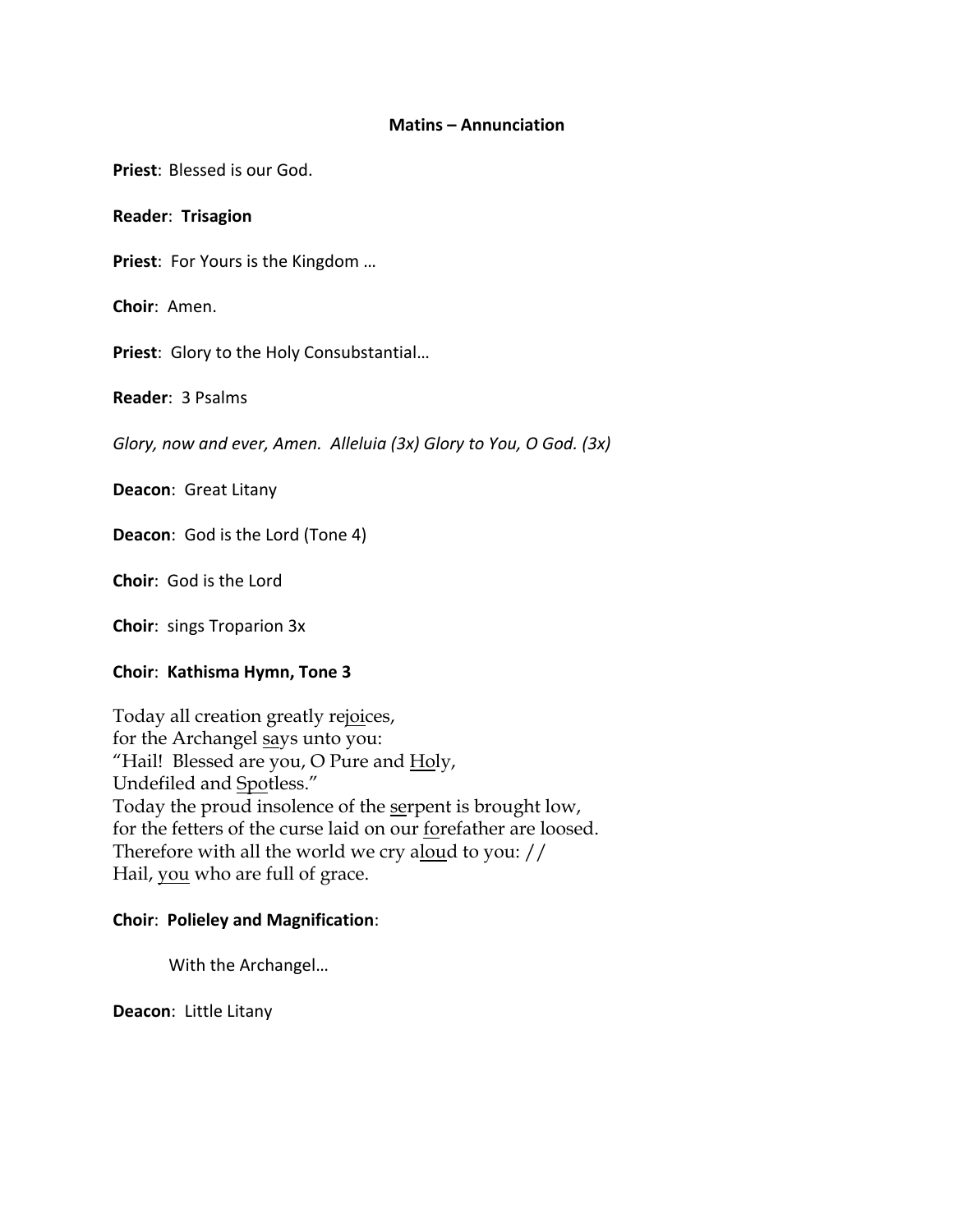# **Choir**: **Sessional Hymn, Tone 4**

Gabriel was sent to the pure Virgin, And disclosed to her joy past telling: "You shall conceive without seed and shall remain inviolate. For you shall bear a Son who is the pre-eternal God, And He will save His people from their sins." Such is the testimony of Him who sent me to cry aloud to you, O blessed Lady, "Hail!" As a virgin you shall bear a child,// And after childbirth you shall remain Virgin.

**Choir**: "**From My Youth**…"

**Deacon/Choir**: **Prokeimenon**, Tone 4: From day to day / proclaim the salvation of our God!

Vs. O sing to the Lord a new song; sing to the Lord, all the earth!

Let every breath…

Gospel: Luke 1:39-49,56.

## **Choir**: **Post-Gospel Stikhera**

**Deacon**: "O God Save your People…"

**Choir**: Lord Have Mercy (12x)

**Priest**: Exclamation

**Canon**:

**Choir**: Irmos:

**Reader** 1: "The Angel said:" reads troparion

**Reader** 2: "The Theotokos said:" reads troparion

After 3rd Ode:

# **Choir**: **Kathisma Hymn, Tone 8**

The Word of God is now come down upon earth. The Angel stood before the Virgin and cried aloud: (*stay on same note*) "Hail, blessed Lady, who alone among women has preserved the seal of your virginity while yet receiving in your womb the pre-eternal Word, and Lord,// that He as God may save mankind from error.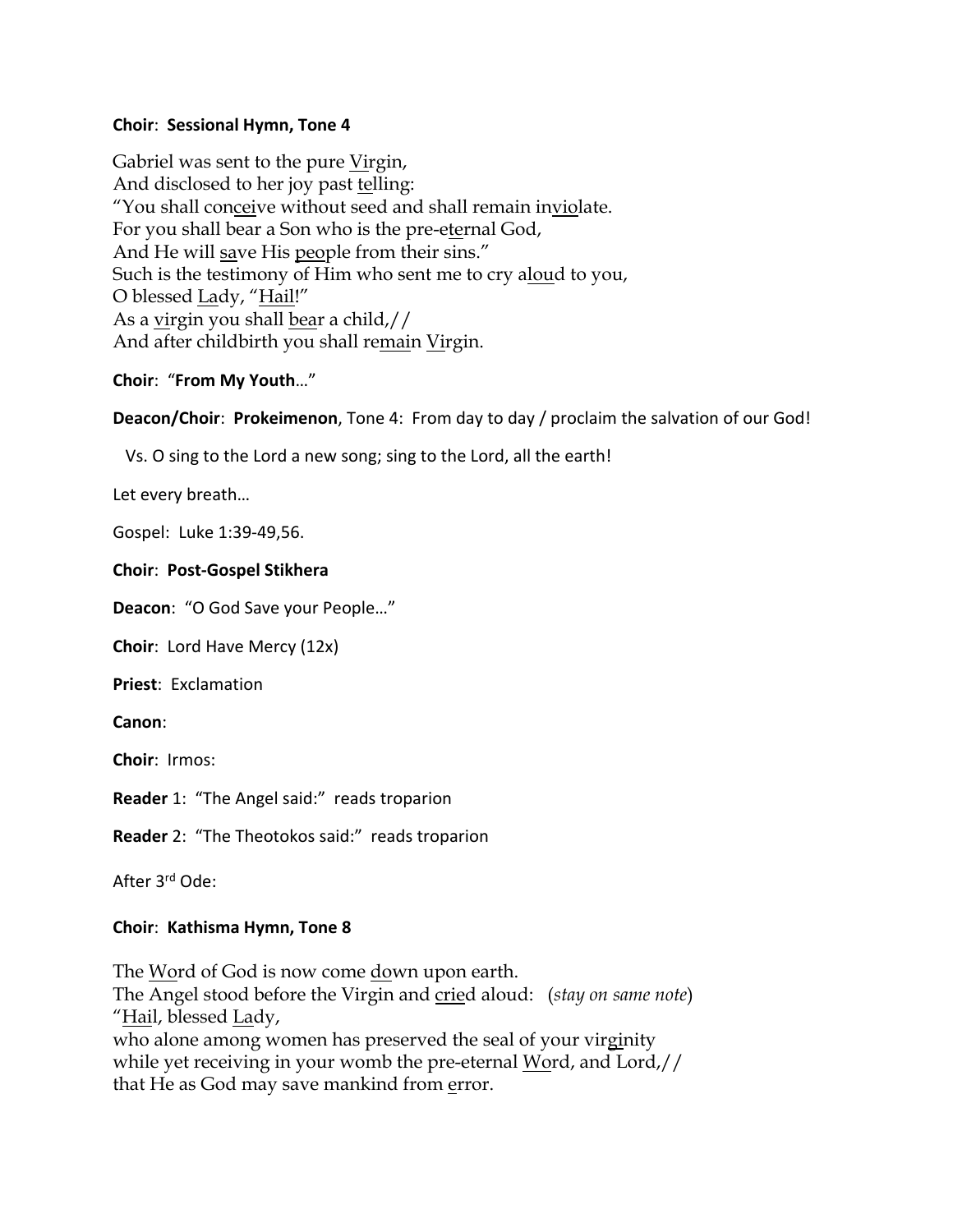After 6<sup>th</sup> Ode:

**Reader**: Lord have mercy (3x) GNE

**Choir**: **Kontakion, Tone 8** *O Victorious Leader* …

## **Reader: Ikos**

A prince of the angels was sent from heaven to say to the Theotokos, "Hail!" And seeing You, O Lord, take bodily form at the sound of his bodiless voice, he was filled with amazement and stood still, crying to her thus:

Hail, you through whom joy will shine forth: Hail, you through whom the curse will cease. Hail, restoration of fallen Adam: Hail, redemption of the tears of Eve. Hail, Height hard to climb for the thought of man: Hail, Depth hard to perceive even for the eyes of angels. Hail, you who are throne of the King: Hail, you who hold Him who holds all. Hail, Star who makes the Sun appear: Hail, you who are the Womb of the divine incarnation. Hail, you through whom creation is made anew: Hail, you through whom the Creator becomes a newborn child. **Choir:** [So that we may sing, rejoice O unwedded bride.]

**Ode 9**: between troparia use refrain: "O earth, announce good tidings of great joy; O heavens, praise the glory of God!

**Deacon/Choir**: Little Litany

**Choir: Exapostilarion**

**Choir**: **Praises**

**Reader**: **Small Doxology**

**Deacon/Choir**: **Morning Litany**: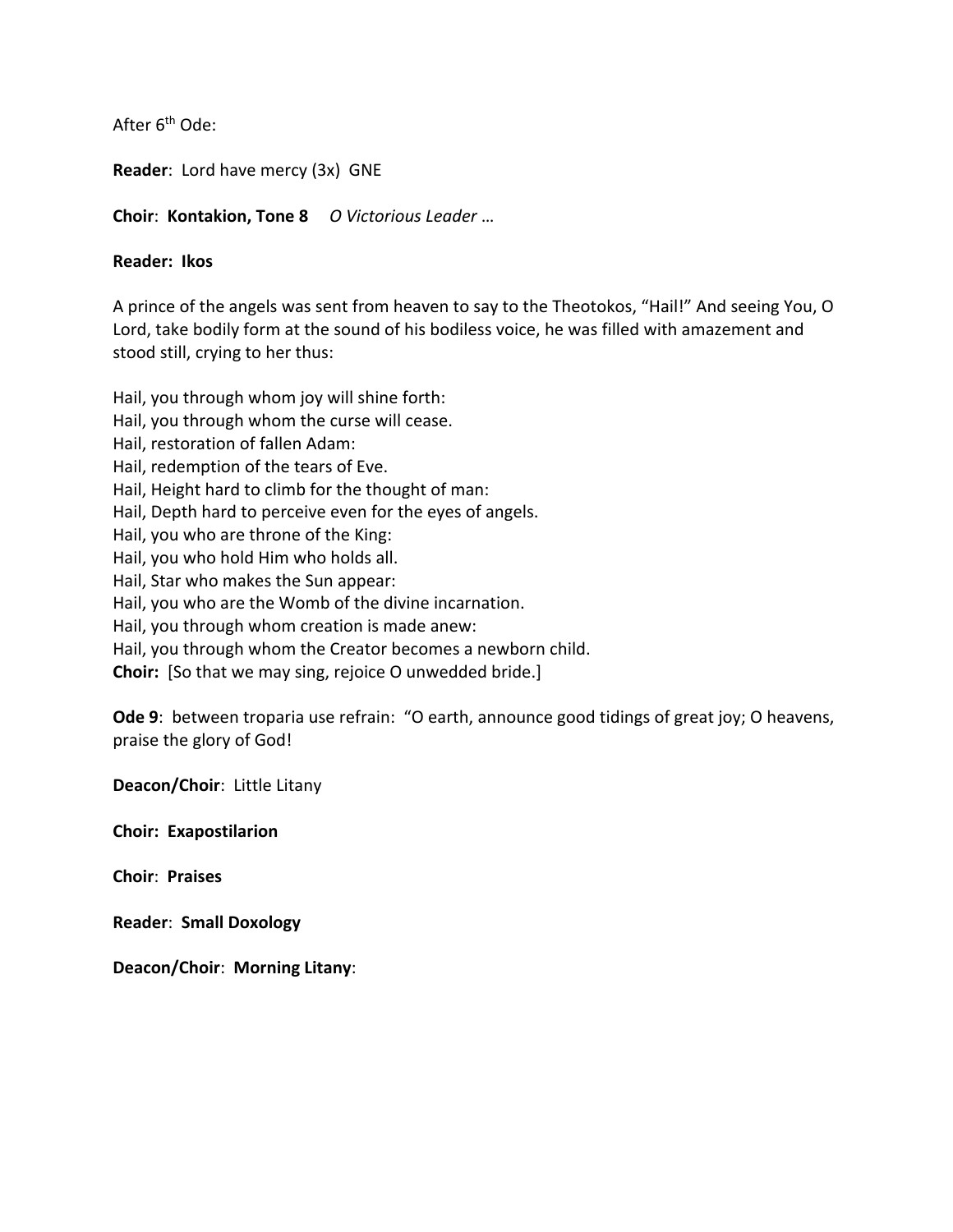# **Aposticha**: **Tone 6** (Thursday of 3rd week)

Like the prodigal I have fallen from sonship, and as a slave I have eaten with the swine, yet was not satisfied by their food; But now I return to You, O compassionate Father. Wrongly I forsook You, but rightly have I turned back in repentance, and I cry: I have sinned against heaven and before You, O Father; // Grant to me, returning homeward, Your great mercy. (twice)

Vs: *We were filled in the morning with Your mercy, O Lord, and we rejoiced and were glad. In all our days, let us be glad: for the days wherein You have humbled us, for the years wherein we have seen evil. And look upon Your servants, and upon Your works, and guide their children.*

(repeat above)

Vs: *And let the beauty of the Lord our God be upon us, and establish the work of our hands for us; yes, establish the work of our hands.*

To the Martyrs:

Great wonders has our God done for His saints and His elect. Rejoice and be glad, all you His servants: He has prepared for you crowns of glory and His Kingdom. // We entreat you not to forget us.

## GNE: **Tone 8 Feast**

Let the heavens be glad and the earth rejoice: For the co-eternal Son of the Father, who shares His throne and like him is without beginning, has emptied Himself in His compassion and merciful love for man according to the good pleasure and counsel of the Father; He has gone to <u>dwell</u> in a virgin's womb a womb sanctified by the Spirit! O marvel! God is come among men; He who cannot be contained is contained in a womb; The timeless one enters time; And, O strange wonder! His conception is without seed, His emptying is past telling: so great is the mystery! For God empties Himself, taking flesh, He is fashioned as a creature, the angel announces to the Virgin her conception: // "Hail, O full of grace: the Lord who has great mercy is with you."